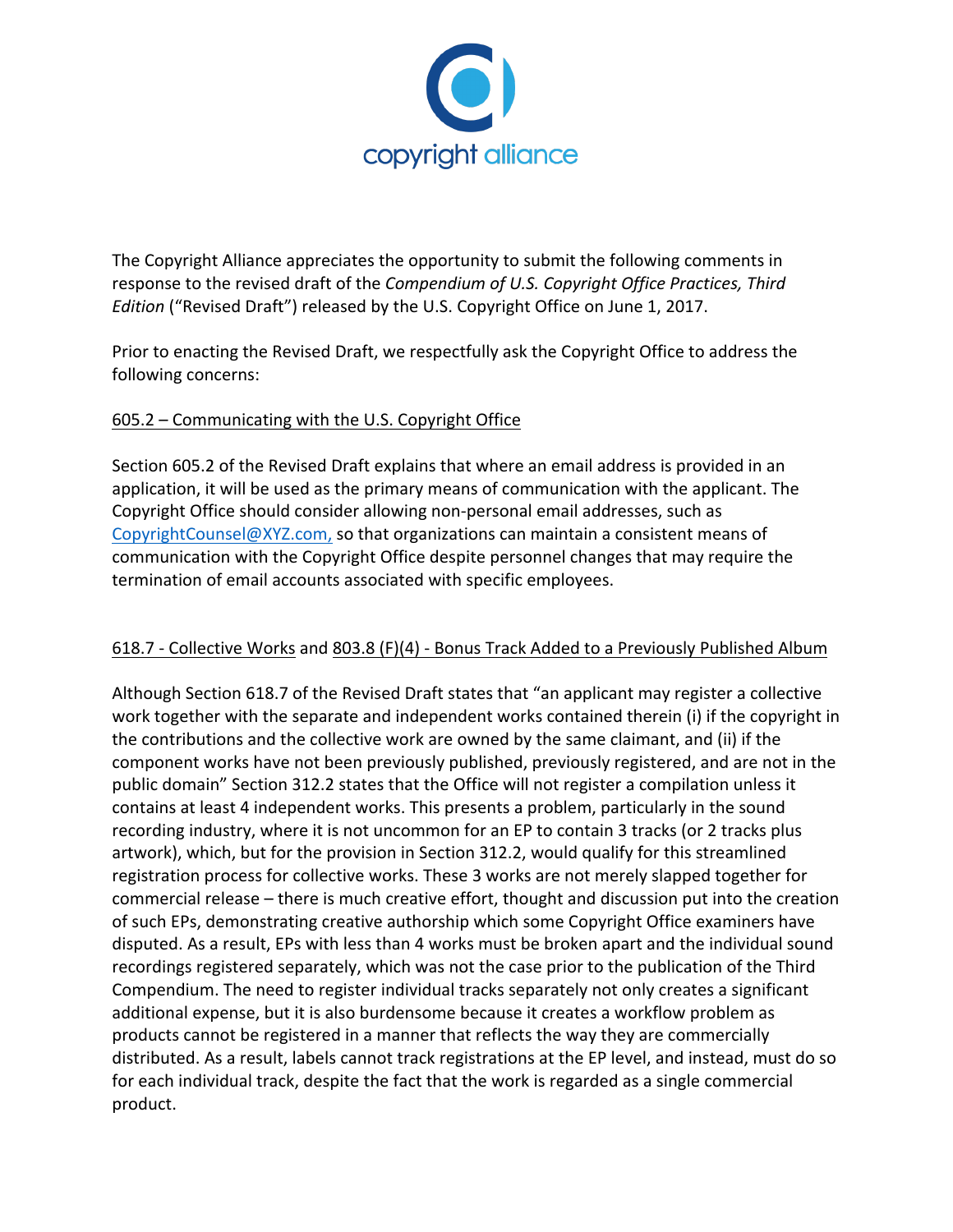A similar issue is presented by Section 803.8(F)(4), which discusses how to register an album that's been re-released with a bonus track. That section explains that the applicant should submit the re-released album for registration, provide the date of the first publication, and exclude the previously registered tracks. Some of our members have expressed that there are inconsistencies with how this is handled in practice. In some cases, they have been advised to register the bonus track as outlined above, and in other cases, they have been advised that it must be registered separately. When they seek to register, for example, 3 bonus tracks that have been added to a re-release, they are advised that the tracks must be registered separately and individually, whereas, when they try to register 4 or more bonus tracks that have been added to a re-release, they have been allowed to register them together as a collective work.

### $618.7 - (B)(2)$  Registering a Collective Work and a Contribution to a Collective Work

With regard to registering a collective work and a contribution to that collective work, Section  $618.7(B)(2)$  of the Revised Draft states that "[t]he applicant may provide the titles of the contributions that were created by the author of the collective work" in the Content Titles field. However, the Content Titles section of any registration application should reflect the true and complete contents of the album being registered. This is true whether some or all of the recordings are excluded from the registration claim—as this is what the Material Excluded and New Material Included sections of the application are designed to reflect—and regardless of who authored the contributions.

As Section  $610.4(A)$  of the Revised Draft explains, the Content Titles section is beneficial because it "provides a clear record of what the larger work contains... [and] makes these titles accessible as searchable terms in the online public record." Requiring applicants to omit certain contributions from the Content Titles section will confuse the public record and does not accurately reflect what is actually contained in the collective work.

### 1107 - The Unit of Publication Option and 721.11 – User Manuals and Other Documentation

Section 1107 of the Revised Draft makes sweeping changes to the Unit of Publication Option, which permits copyright registrants to register separate works that are packaged together using a single application and one application fee. Under the Revised Draft, this option is only available for works "packaged together and distributed to the public in a physical form" to the exclusion of "works that are combined and distributed to the public in digital form."

The rise of the internet has changed the way music is created, distributed, and consumed. In the past, independent artists faced the daunting task of developing a fan base and distributing their music on a wide scale without the aid of a record label. Today, the internet makes that task much less daunting, and gives independent artists the opportunity to succeed on their own. Just this year, for the first time in history, an independent artist won a Grammy for an album that was *only* released in digital form. For many independent musicians, digital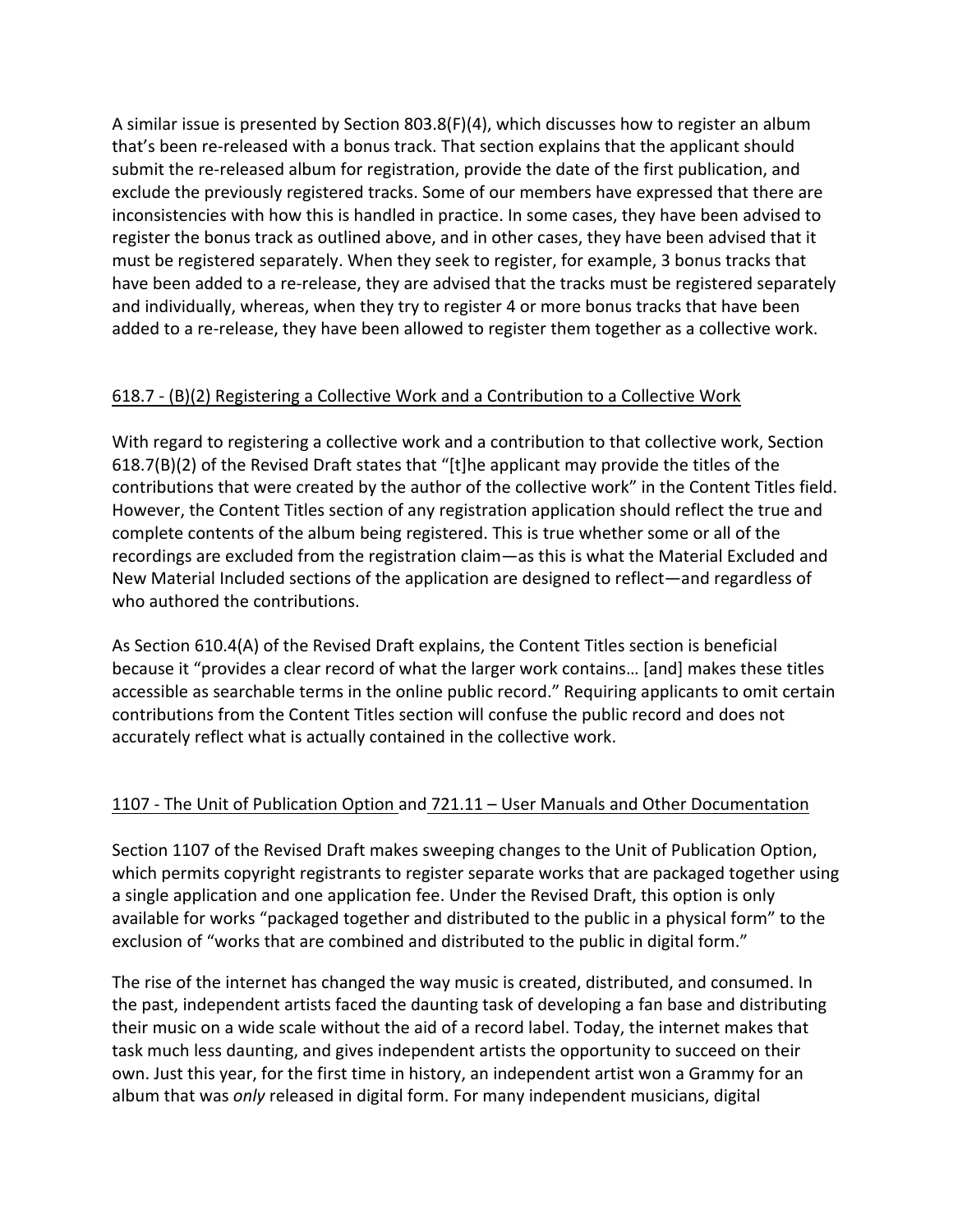distribution is the only feasible option. Those independent artists need the ability to register these digital units of publication together, just as a physical CD may be registered along with its album art. Requiring that they register each element separately creates an additional and undue burden on independent artists, and will only act as a deterrent to registration.

Finally, while the Revised Draft cites to 37 C.F.R. § 202.3(b)(4)(i)(A) in support of these changes, nothing in that section of the Federal Regulations suggests a distinction between works distributed in physical form and works distributed digitally.

Section 721.11 of the Revised Draft, which deals with user manuals and other documentation for computer programs, also mirrors these changes to the Unit of Publication option. Under the Revised Draft, this section allows a computer program and the accompanying user manual or other documentation to be registered together via a single application and fee if they are "physically bundled" together, but if they are bundled together and distributed online, "each element is considered a separate work and a separate application for each element is required." The rationale behind this change is unclear, as it only creates an additional burden for rightsholders—particularly independent software developers, who are likely to distribute their works exclusively in digital form—seeking to register their work.

# 1504.2 - Work Subject to the Best Edition Requirement

Section 1504.2 of the Revised Draft suggests that in certain instances, an electronic format can suffice as the best edition—for example, when the work is only released in digital format—but states that "[i]f a work was published in both a physical format and an electronic format, the applicant should submit the best edition of the work in the physical format." In the recording industry, it is not uncommon for a work to be released *only* in digital form in the United States, but in *physical* form abroad. Under 1504.2, those claimants have the burden of needing to find these physical copies of the work from their overseas distributor (which are not always available anymore), rather than simply depositing the digital copy that is readily available to them, and that the Copyright Office would deem sufficient but for the physical release overseas. Where there is both a physical and electronic version of a work, the applicant should be permitted to select which version to submit as the deposit copy.

### 1509.2(B)(3) - Sound Recordings Published in Electronic Format

Section  $1509.2(B)(3)$  of the Revised Draft states that where a sound recording is published in physical and electronic formats, the applicant must submit "the best edition of the work in the hard copy format." This section raises the same concerns as addressed above. Claimants should be allowed to submit the select which version of the work to submit, whether that edition is in physical or electronic form.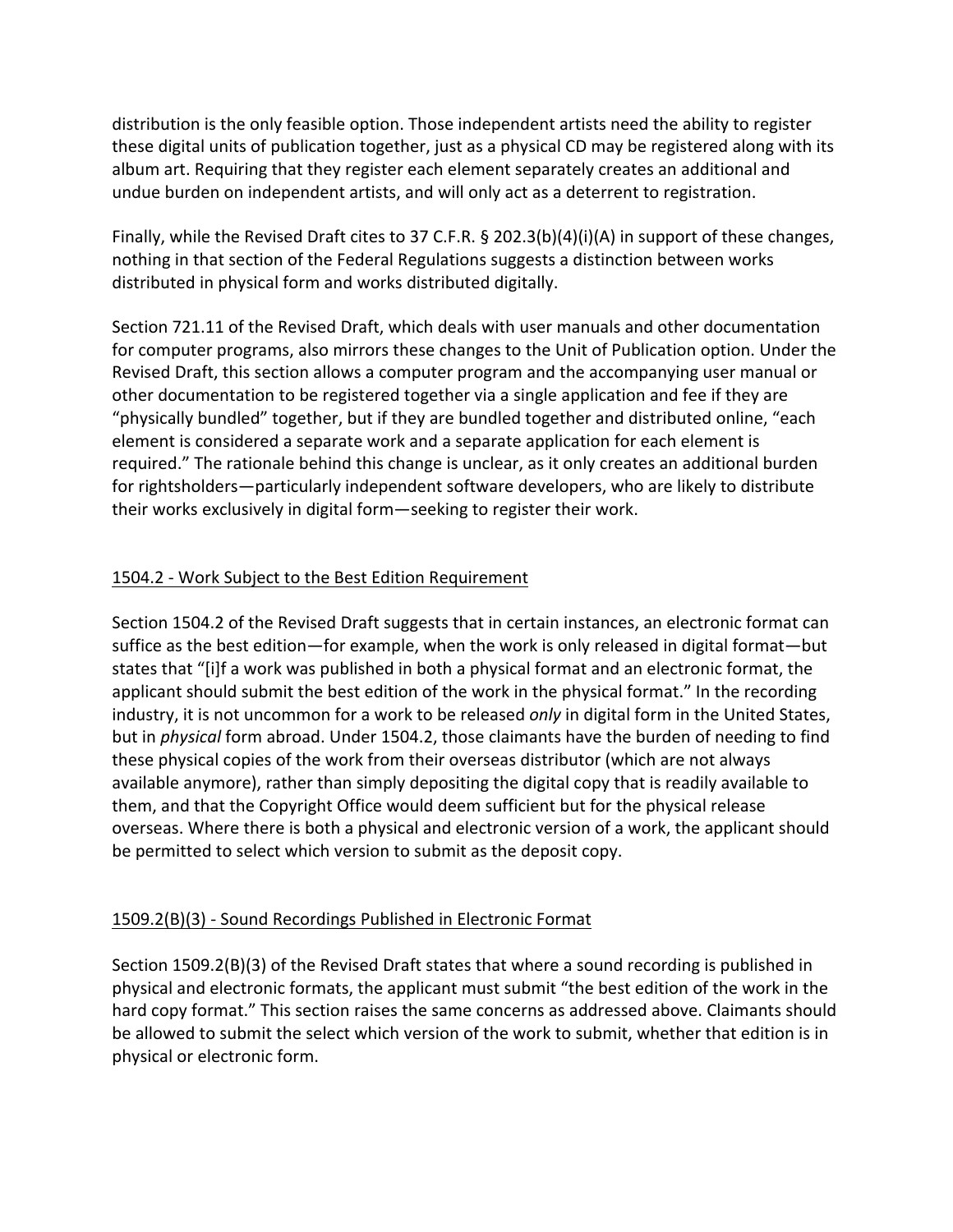# 2310.3(C) - When May a Grant Be Terminated Under Section 203?

Section  $2310.3(C)$  of the Revised Draft adopts the view endorsed by the Second Circuit in *Baldwin v. EMI Feist Catalog*, which held that "the right of publication" as used in Section  $203(a)(3)$  of the Copyright Act—the section that provides for the termination of grants made after 1978—means only the right of *first* publication. This view is not the better interpretation of Section 203(a)(3), and with the exception of the *Baldwin* case from the Second Circuit, this view is entirely unsupported. The Copyright Office should refrain from endorsing this view at this time.

Section  $203(a)(3)$  provides two methods for determining when to effect termination:

- 1. The primary method applies to grants which *do not* cover the right of publication. Under this method "[t]ermination of the grant may be effected at any time during a period of five years beginning at the end of thirty-five years from the date of execution of the grant."
- 2. The alternative method applies only to those grants which "cover[] the right of publication of the work." For those grants, the period during which termination may be effected "begins at the end of thirty-five years from the date of publication of the work under the grant or at the end of forty years from the date of execution of the grant, whichever term ends earlier."

The legislative history of Section 203(a)(3) explains that the "alternative method of computation is intended to cover cases where years elapse between the signing of a publication contract and the eventual publication of the work." H.R. REP. 94-1476, H.R. Rep. No. 1476, 94TH Cong., 2ND Sess. (1976), at 126.

Section 203(a)(3) closely resembles the text of H.R. 4347 introduced in the 89<sup>th</sup> Congress in 1965. The relevant section—Section  $203(a)(2)$ —of that bill read:

"Termination of the grant may be effected at any time during a period of five years beginning at the end of 35 years from the date of execution of the grant; or, if the grant covers the right of *first publication* of the work, the period begins at the end of 35 years from the date of *first publication* of the work or at the end of 40 years from the date of execution of the grant, whichever term ends earlier." (emphasis added)

During a hearing on that bill in 1965, before the House Judiciary Committee, publishers including the American Book Publishers Council, Inc., the American Guild of Authors & Composers, the American Society of Composers, Authors and Publishers (ASCAP), the American Textbook Publishers Institute, The Authors League of America, Inc., the Composers and Lyricists Guild of America, Inc., and the Music Publishers Association of the United States—requested that the word "first" be deleted, and that "under such grant" be added after "work." The publishers explained that the reason for this request was "to make clear that the period during which termination of a grant under a copyright may be effected is intended to begin at the end of 35 years after publication *under the grant which is sought to be terminated* and not after